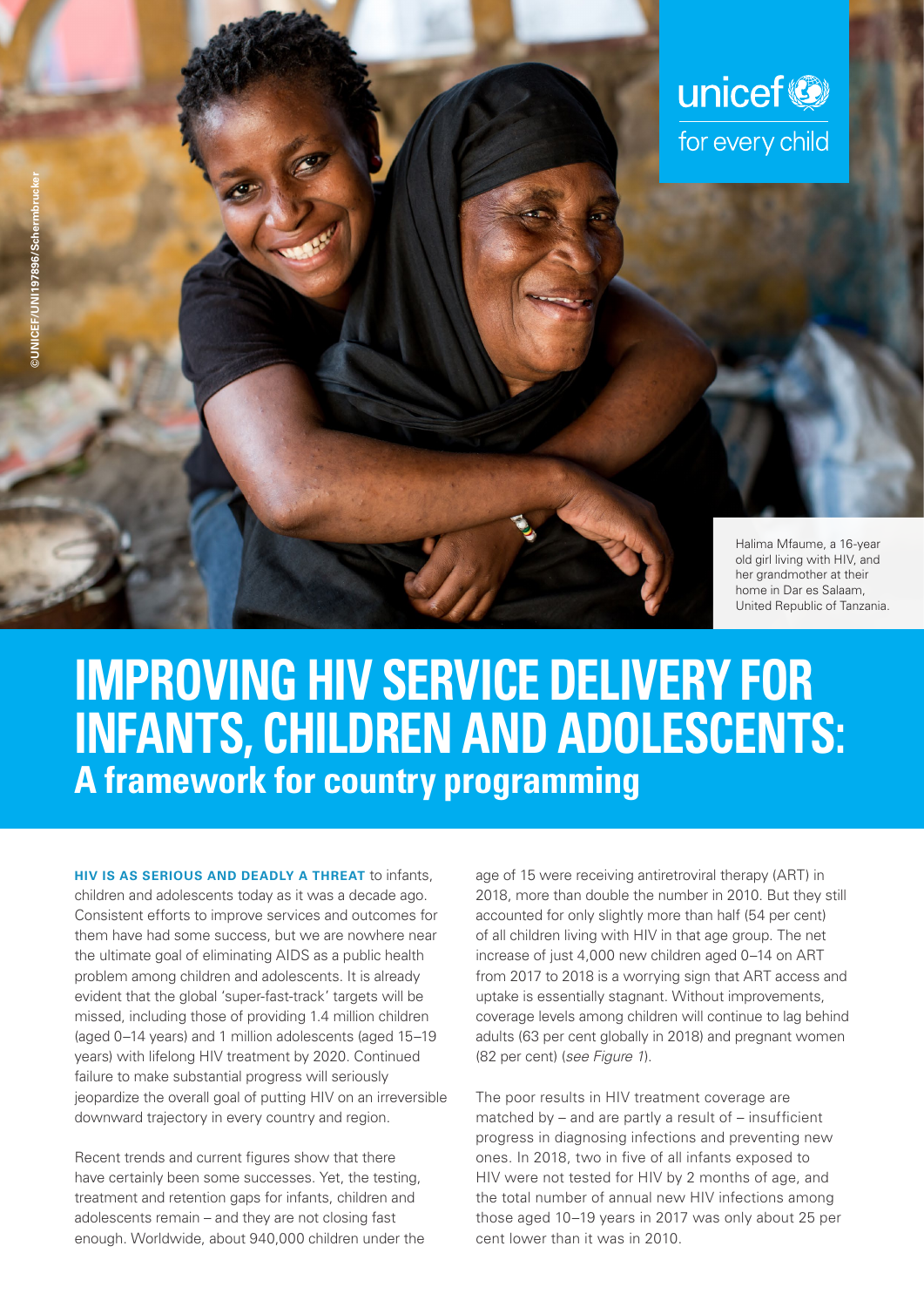The world can and must do better. For this reason, UNICEF, in collaboration with partners, has developed a framework to help countries around the world improve service delivery for children and adolescents. The framework focuses on service delivery as one of three pillars of an effective HIV response, along with

diagnostics and drugs. It is based on the recognition that commodities alone cannot produce the results we need. Good service delivery is necessary to get the right diagnostics and drugs to children and provide them with the care and support they will need to survive and thrive over what could be a lifetime of living with HIV.

**Figure 1.** ART coverage among children aged 0–14 and adults aged 15+ years, and lifelong ART coverage among pregnant women, 2010–2018





A health worker holds a bottle of antiretroviral medicine at the Princess Christian Maternity Hospital in Freetown, Sierra Leone. The medicine is being dispensed to a 15-year-old mother living with HIV as part of services to prevent mother-to-child transmission of HIV.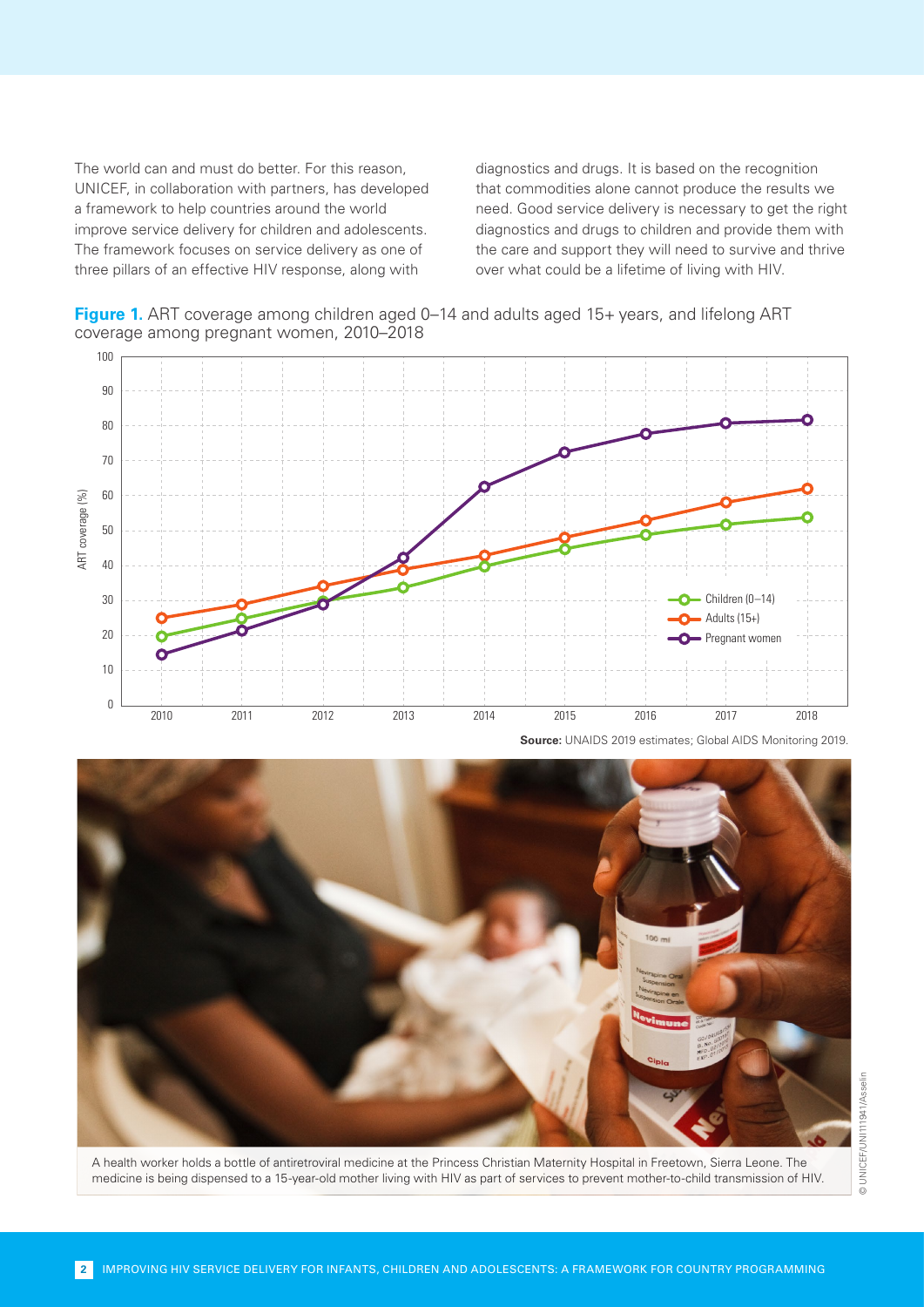### Overview of the service delivery framework for infants, children and adolescents living with HIV

**How the framework was developed.** Nearly 400 people contributed to the development of the paediatric service delivery framework, including some 320 frontline service providers within the African Network for the Care of Children Affected by HIV/AIDS (ANECCA), Le Réseau Enfants et VIH en Afrique (EVA) and the Paediatric-Adolescent Treatment Africa (PATA) network who responded to a values and preferences survey. Participants highlighted numerous barriers to their work, in areas of targeting, planning, training and supply chain logistics, but also several opportunities and 'best practices' they believe deserve greater attention and support.

These observations were the basis of discussions by a group of 40 global experts representing 24 stakeholder organizations that provide or support HIV programming for infants, children and adolescents. The service delivery framework they helped design was augmented by a literature review to identify additional interventions and assess the quality of evidence in support of them. Over 360 papers reporting on service delivery innovations were identified. Each paper was scored for quality using a simple semi-quantitative approach with four criteria: (1) number of clients who received the intervention  $\left($  <100='0',  $\geq$ 100='1'); (2) number of facilities or sites where the intervention was implemented  $(1=0', 21=1')$ ; (3) whether the study was published in a peer-reviewed, high-impact journal (impact factor <2='0', ≥2='1'); and (4) whether the study reported significant positive outcomes (no='0', yes='1').

Studies were then clustered by intervention, which resulted in 37 separate interventions each containing from 1 to 23 papers. Interventions were divided across the continuum of care (locate, link, treat and retain) and classified into 'should do' (multiple high-scoring papers in support of the intervention, implying that countries should strongly consider it) or 'could do' (few low-scoring papers, implying that programme managers could consider the intervention, depending on context). Validating the framework with key stakeholders and potential users was the final step in developing the framework.

**How the framework is intended to work.** Overall, the service delivery framework aims to help programme

managers better define context-specific priority interventions at national and subnational level to improve services for children and adolescents living with HIV. The framework can help create a dialogue around what is needed and how progress should be tracked to create a continuous quality improvement cycle.

To help partners identify the questions most useful to ask and the solutions most likely to have the greatest impact, the framework outlines three basic steps: (1) assessing the situation, including by using assessment tools provided in the framework; (2) identifying, planning for and implementing the optimal interventions using the solution matrix; and (3) tracking and monitoring progress towards improved service delivery with a view to quality improvement of programmes.

*Figure 2* shows how the framework can be used for continuous quality improvement. Programme managers (at national or district level) in consultation with experts in the paediatric technical working group assess programme gaps, interrogate the framework and identify and prioritize the best practices.

For the assessment phase, worksheets are provided to help users understand *what* the state of their epidemic is and *where* gaps lie in the continuum of care for different age groups. Based on the findings of the assessment, the solution matrix then defines *which* evidence-based interventions might be best suited for a particular country's context (*see Table 1*). These best practices in turn link to tools (where available) that can help programme managers and stakeholders better understand how to implement interventions. The framework emphasizes consultation and consensus building among stakeholders to ensure that programmes are implemented in a coordinated fashion.

The framework also seeks to firmly position HIV responses for infants, children and adolescents within the larger health, social and economic environments that influence HIV programming. Therefore, in addition to the specific interventions defined in the solution matrix to address programming gaps, the framework offers recommendations for several cross-cutting elements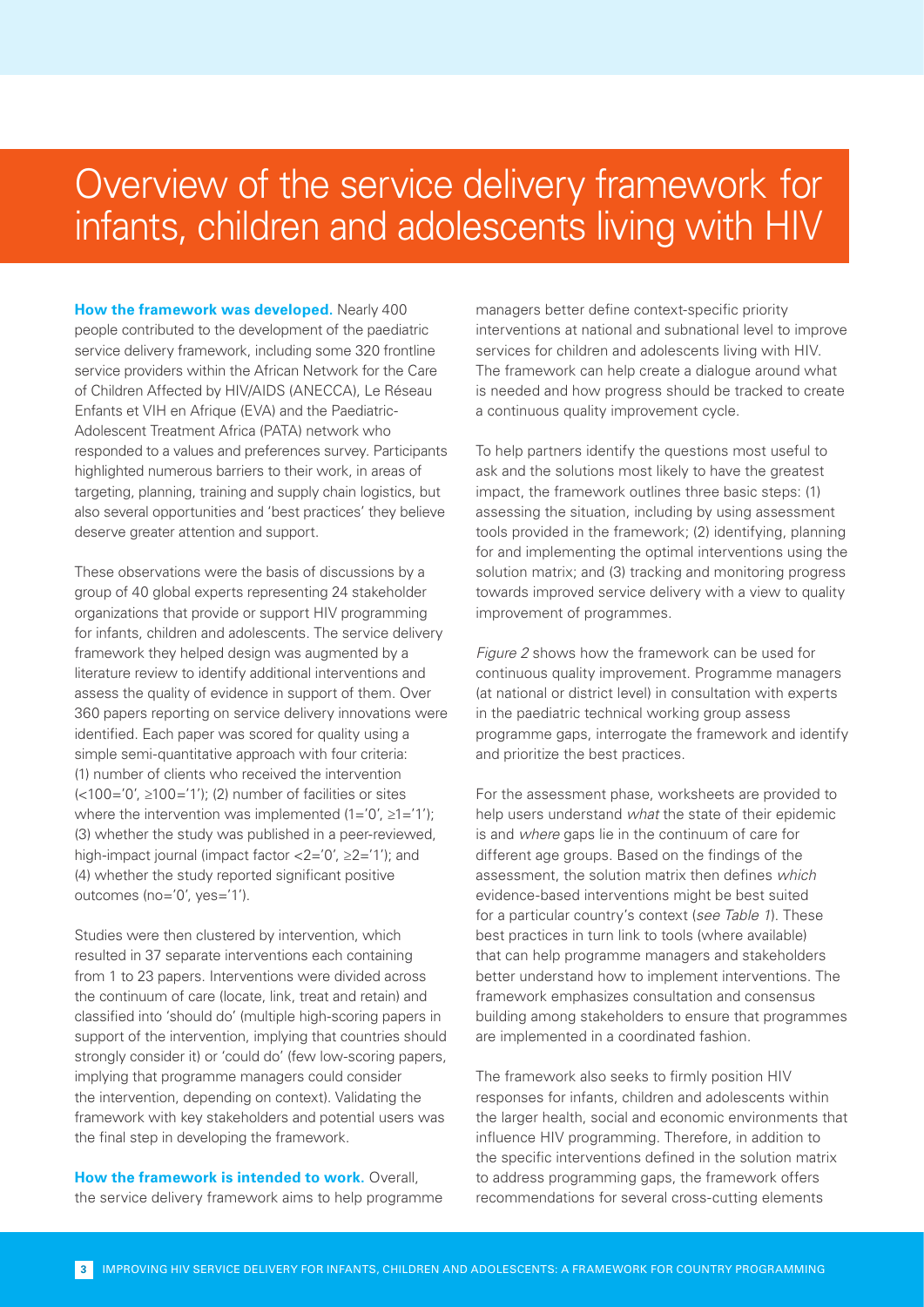**Figure 2.** How the service delivery framework can be used to support country programmes

### **Continuous Quality Improvement**



**PAEDIATRIC HIV PROGRAMME MANAGER**  The decision to utilize the framework to address paediatric HIV programming gaps will typically be made by the national, provincial or district health manager charged with overseeing HIV care and treatment services for children and adolescents



**TECHNICAL WORKING GROUP**  In consultation with in-country paediatric and adolescent technical working groups, the Ministry of Health convenes a stakeholder forum to workshop the paediatric service delivery framework





**M&E AND MILESTONE TRACKING** Data from existing reporting systems/data sources as well as status updates from implementers are brought together into a paediatric dashboard that tracks progress and informs evolution of the programme through a process of continuous quality improvement



**IMPLEMENTATION PHASE** Interventions are implemented using available tools



**TYPOLOGY AND PROGRAMME ASSESSMENT WORKSHEETS** A set of worksheets is used to determine country typology and assess programme performance across the continuum of care for children of different ages



#### **SOLUTION MATRIX**

Informed by the assessment, the solution matrix is consulted to identify potential best practices to address programme gaps



Through consultation with stakeholders, best practices selected from the solution matrix are mapped to existing programme activities and divided among partners to develop a prioritized set of interventions for implementation at national and/or subnational level

that need to be in place in all programmes, settings and contexts. These cross-cutting elements are in essence the enablers that are the bedrock of better health systems in general and child and adolescent HIV care and treatment services in particular.

Flexibility and adaptability are key features of the framework, which takes a data-informed, differentiated approach to programming, recognizing that different solutions may be needed for different countries, different subnational regions, different subpopulations of children and at different points along the continuum of care. For example, services to locate and test

adolescents aged 15–19 differ from services needed to identify younger children living with HIV, so depending on the epidemiological context in a country and the performance of the programme, the national programme may choose to prioritize investment in a targeted way.

Regardless of the country or context, the framework was not developed to replace the tools and approaches that currently guide HIV programming for infants, children and adolescents. Instead, it is intended to complement and fortify existing initiatives. For example, World Health Organization (WHO) recommendations already call for differentiated service delivery and task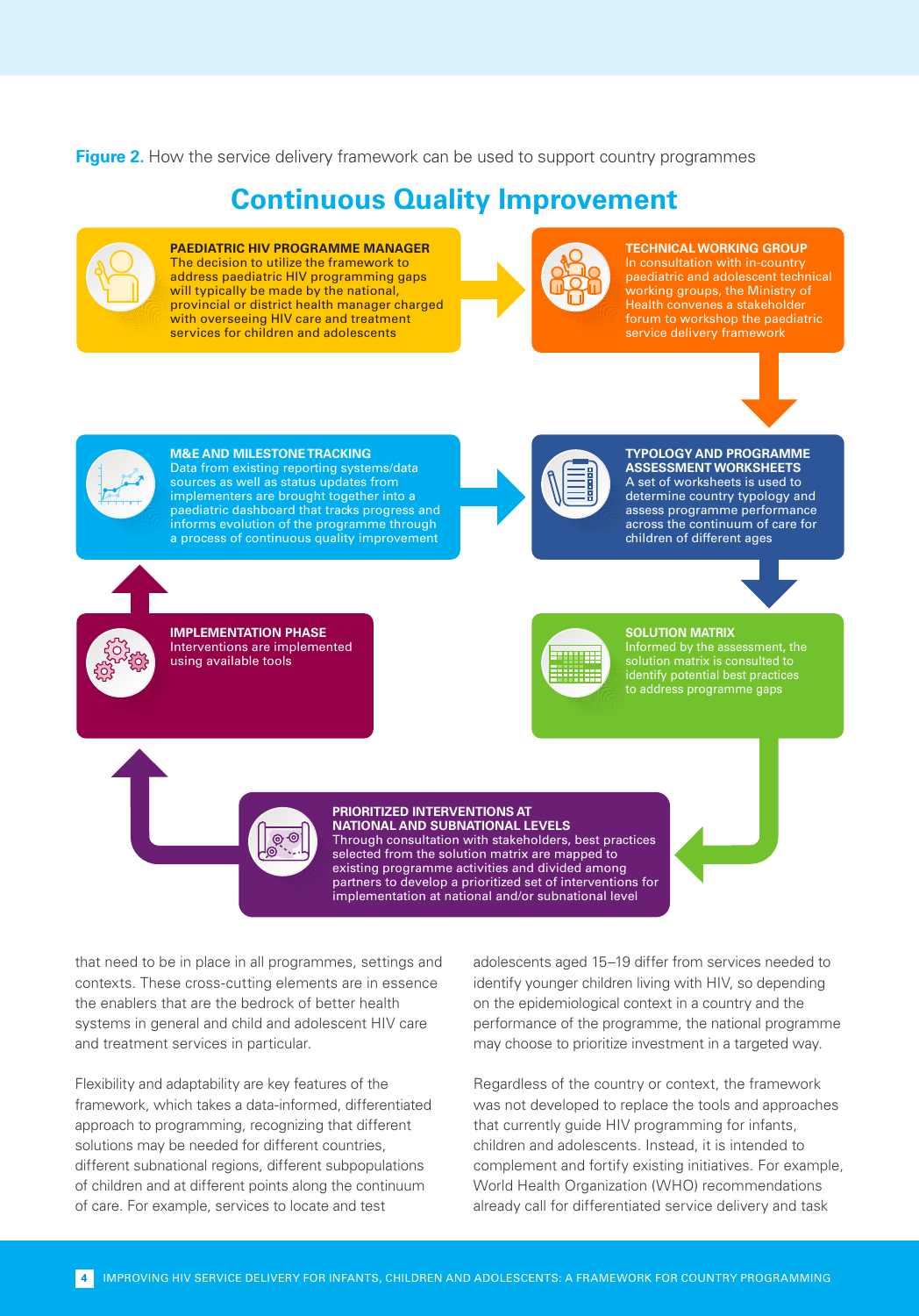#### **Table 1. Solution Matrix**

| <b>CONTINUUM OF CARE</b> |                   |                                                                                                                                                                                                                                                                                                                                 |                                                                                                                                                                                      |                                                                                                                                                                                                                                                                          |                                                                                                                                                                                                                                                                                                                                                                                                                                                                                                       |
|--------------------------|-------------------|---------------------------------------------------------------------------------------------------------------------------------------------------------------------------------------------------------------------------------------------------------------------------------------------------------------------------------|--------------------------------------------------------------------------------------------------------------------------------------------------------------------------------------|--------------------------------------------------------------------------------------------------------------------------------------------------------------------------------------------------------------------------------------------------------------------------|-------------------------------------------------------------------------------------------------------------------------------------------------------------------------------------------------------------------------------------------------------------------------------------------------------------------------------------------------------------------------------------------------------------------------------------------------------------------------------------------------------|
| <b>AGE</b>               |                   | <b>LOCATE</b>                                                                                                                                                                                                                                                                                                                   | <b>LINK</b>                                                                                                                                                                          | <b>TREAT</b>                                                                                                                                                                                                                                                             | <b>RETAIN</b>                                                                                                                                                                                                                                                                                                                                                                                                                                                                                         |
| 0-3 YEARS                | SHOULD DO         | • Family-based index testing<br>(including in adult ART services)<br>• Task shifting for testing<br>• Mentor mothers<br>• Mobile and electronic tracking<br>platforms (linked to early infant<br>diagnosis [EID] testing)<br>• Mother-infant paired services<br>• Point-of-care technologies<br>for EID                         | • Mentor mothers<br>• Mobile and electronic<br>tracking platforms<br>(linked to EID testing)<br>• Mother-infant paired<br>services<br>• Economic incentives<br>and social protection | • Decentralized treatment<br>• Task shifting for treatment<br>• Mentor mothers<br>• Mobile phone case<br>management<br>• Optimized treatment<br>regimens                                                                                                                 | • Appointment systems<br>• Mentor mothers<br>• Mobile SMS reminders<br>• Point-of-care technologies for viral load<br>• Viral load monitoring<br>• Home-based adherence and<br>psychosocial support<br>• Economic incentives and social<br>protection                                                                                                                                                                                                                                                 |
|                          | COULD DO          | • Campaign-based testing<br>• Birth EID and treatment<br>• Testing at immunization/growth<br>monitoring<br>• Congregation-based testing                                                                                                                                                                                         |                                                                                                                                                                                      | • Telemedicine                                                                                                                                                                                                                                                           |                                                                                                                                                                                                                                                                                                                                                                                                                                                                                                       |
| 4-9 YEARS                | SHOULD DO         | • Family-based index testing<br>(including in adult ART services)<br>• Testing sick children<br>(tuberculosis, malnutrition, out-<br>and in-patient)<br>• Risk screening for provider-<br>initiated treatment and<br>counselling<br>• Task shifting for testing<br>• Home-based and mobile<br>testing<br>• School-based testing | • Economic incentives<br>and social protection                                                                                                                                       | • Decentralized treatment<br>• Task shifting for treatment<br>• Assisted disclosure<br>• Mobile phone case<br>management<br>• Optimized treatment<br>regimens                                                                                                            | • Appointment systems<br>• Assisted disclosure<br>• Differentiated service delivery (DSD)<br>for stable children and adolescents<br>• Mobile SMS reminders<br>· Point-of-care technologies for viral load<br>• Viral load monitoring<br>• Home-based adherence and<br>psychosocial support<br>• Economic incentives and social<br>protection                                                                                                                                                          |
|                          | <b>COULD DO</b>   | • Campaign-based testing<br>• Congregation-based testing                                                                                                                                                                                                                                                                        |                                                                                                                                                                                      | • Telemedicine                                                                                                                                                                                                                                                           |                                                                                                                                                                                                                                                                                                                                                                                                                                                                                                       |
| 10-18 YEARS              | <b>OU UTIDDHS</b> | • Adolescent-friendly health<br>services<br>• Family-based index testing<br>(including in adult ART services)<br>• Task shifting for testing<br>• HIV self-testing<br>• Home-based and mobile testing<br>• School-based testing                                                                                                 | • Adolescent-friendly<br>health services<br>• Adolescent peer<br>support<br>• Economic incentives<br>and social protection                                                           | • Decentralized treatment<br>• Task shifting for treatment<br>• Adolescent-friendly health<br>services<br>• Assisted disclosure<br>• Adolescent peer support<br>• Mobile phone case<br>management<br>• Community-based<br>treatment<br>• Optimized treatment<br>regimens | • Adolescent-friendly health services<br>• Adolescent peer support<br>• Appointment systems<br>• Adolescent transition<br>• Assisted disclosure<br>• DSD for stable children and<br>adolescents<br>• Mobile SMS reminders<br>• Risk assessment for poor adherence<br>• Teen clubs<br>· Point-of-care technologies for viral load<br>• Viral load monitoring<br>• Economic incentives and social<br>protection<br>• Mobile phone case management<br>• Home-based adherence and<br>psychosocial support |
|                          | <b>COULD DO</b>   | • Campaign-based testing<br>• Congregation-based testing<br>• Online social network support<br>• Risk screening for community<br>testing                                                                                                                                                                                        | • Online social network<br>support                                                                                                                                                   | • Integrating care for mental<br>health and substance<br>abuse disorders<br>• Online social network<br>support<br>• Telemedicine                                                                                                                                         | • Integrating care for mental health and<br>substance abuse disorders<br>• Online social network support                                                                                                                                                                                                                                                                                                                                                                                              |

*Note: Text in orange colour indicates a community/community facility solution.*